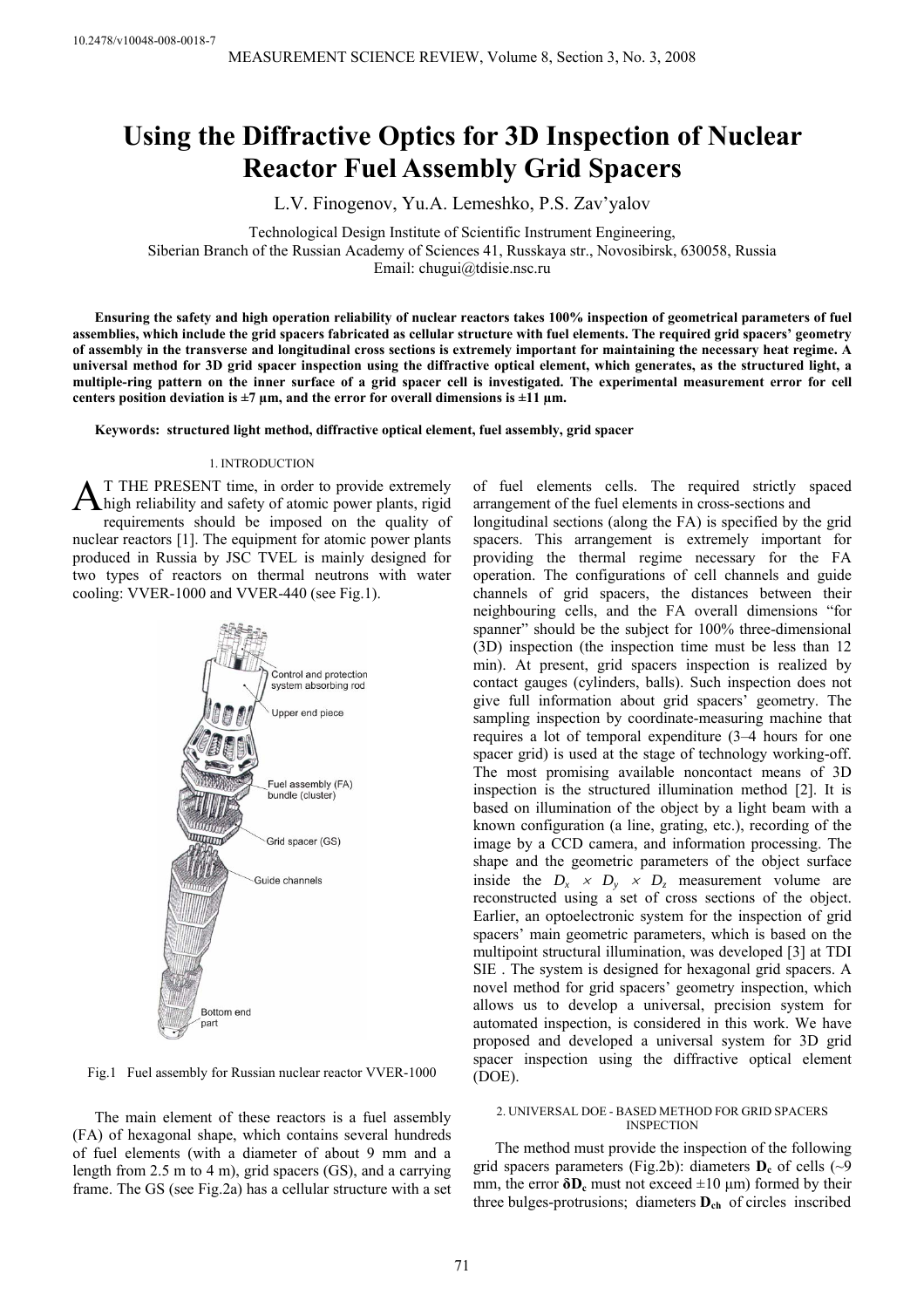in guide channels ( $\sim$ 13 mm,  $\delta$ **D**<sub>ch</sub>  $\leq$   $\pm$ 10 µm); distances **L** between the centers of neighbouring cells ( $\delta$ **L**  $\leq \pm 30$  µm); displacements of the centers of inscribed circles for cells from their drawing positions (positioning displacements); FA overall dimensions "for spanner" ( $\mathbf{B} = 140 \div 240$  mm,  $\delta$ **B**  $\leq \pm 100$  µm). For square grid spacers, the distances between opposite protrusions rather than diameters are inspected. The cell length is being varied within  $10 - 30$ mm. The protrusions length is 3 – 15mm.

а)



b)



Fig.2 Configuration of grid spacer: its photo (а), object crosssection (b) with the basic inspected parameters, including cell diameter **Dc**, channel diameter **Dch**, distance between neighbouring cells **L**

To provide the universality and metrological characteristics of the system under development, a method for inspection of grid spacers is proposed. The method is based on structural illumination of cell inner surface by multiplering pattern (Fig.3). A diffractive optical element is used as an illuminator part.



Fig.3 The grid spacer cell inspection method using diffractive optical element, which generates a set of rings located along Z-axis of the cell

In the method proposed above, the DOE focuses laser radiation to a set of rings of the same diameter located along the Z-axis of the cell with some spacing.

The illuminated surface of the cell is projected onto the photodetector matrix of the camera using a special objective

with a large field curvature and distortion. The output image as a fringe pattern formed by this objective is processed by computer. In the process of measurement, the spacer is moved by a two-dimensional motorized stage in a plane perpendicular to the system optical axis. This provides measurement of all geometrical parameters of grid spacers. The method proposed above allows us to inspect all available types of grid spacers.

## 3. DOE SYNTHESIS

The key element of the structural illumination method proposed above is the DOE. The following requirements are specified for the DOE. To provide information reliability in the inspection along the protrusion,  $10 - 15$  sections should be inspected. Therefore, the DOE must form surface protrusions of  $10 - 15$  rings with a spacing of  $0.5 - 1$  mm. To inspect cells with long and short protrusions, different diffractive elements should be used. The ring focusing range in the radial direction must correspond to the assigned tolerance on the cell center location  $(0.15 - 0.3 \text{ mm})$ .

Diffractive elements that focus radiation to a system of rings were developed by two ways. According to the first method, the DOE is divided into radial segments, with each segment generating one light ring. The second method is as follows: the DOE, with its entire surface, generates a set of light rings along the optical axis. In this case the DOE serves as a hologram.

For preliminary experiments, the diffractive elements of both types were developed. The segmented diffractive element generating  $10 - 15$  light rings must have a large diameter and focal length (of the order of  $D = 80$  mm,

 $F = 160$  mm) for the light rings to be narrow enough. In these conditions it has a significant shortcoming: the angles of incidence for the different parts of the protrusion differ considerably. This does not provide the same conditions of measurement along the entire length of the cell. Besides, the use of a segmented DOE imposes more stringent requirements on the uniformity of the laser beam intensity. Experiments and theoretical calculations have shown that the DOE-hologram is the best solution.



Fig.4 Diffractive optical element: structure (a), ray path for radiation (b)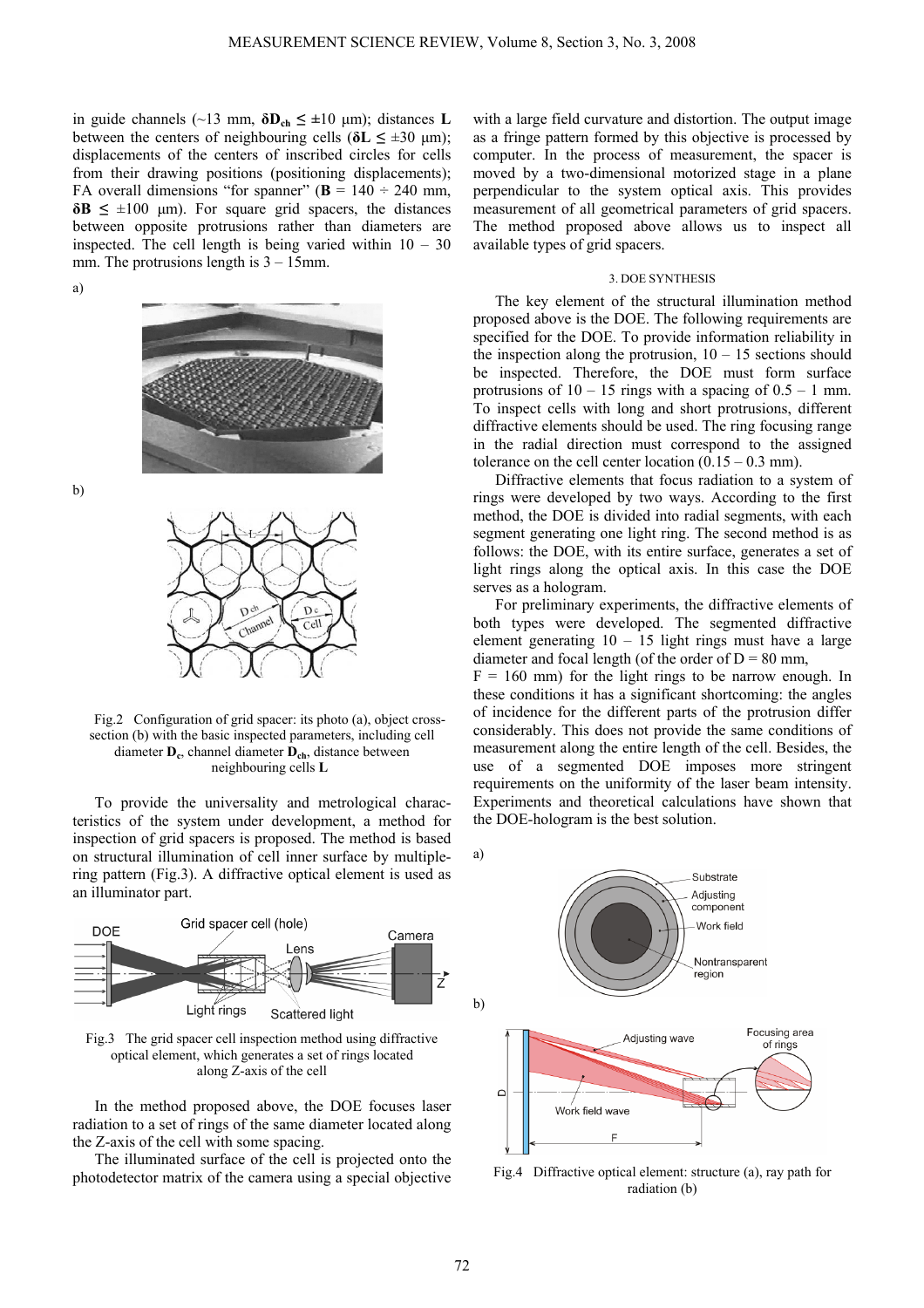b)

c)

The DOE-holograms were calculated on the base of Kirchhoff – Fresnel approximation [4] and produced at TDI SIE by a circular laser photoplotter CLWS-300/С-М [5] using a thermochemical technology based on diffractive structure recording on glass substrates coated by chromium film and its subsequent liquid etching. The photoplotter has the following characteristics: maximum diameter of the working field is 300 mm, the resolution of the radial coordinate is 0.6 nm, and the resolution of the angular coordinate is 0.5 angle/s. The diameter of the manufactured DOEs is equal to 45 mm, and the working wavelength is 660 nm. The minimum period of diffraction zones is equal to 1µm. Fig.4a) shows the structure of such a hologram. It has three zones: nontransparent region (24 mm diameter), work field (6.5 mm ring width) and adjusting component (4 mm ring width).

Besides a working field, the DOE has a nontransparent zone in the center and an additional adjusting component at the periphery. The nontransparent zone in the center has several functions. First, it does not transmit direct laser radiation to the projection objective. Second, this zone decreases the angular aperture of the work field and, therefore, the surface is illuminated by a radiation that does not contain grazing rays. The adjusting component of the DOE generates two rings, whose diameters are the same as from the working field (see Fig.4b), but the ray path is different. The rays do not intersect the optical axis. Thus, if the inspection zone has a grid spacer cell, these rays do not come to the projection objective aperture, so the adjusting rings are not visible. When there is no cell, the radiation from the DOE work field scattered from the cell does not get to the objective aperture, and two adjusting rings appear, using which one can align the receiving optical part with respect to the illuminating optical system. As for the calibration procedure under cell measurement, we used the precision cylinder workpieces with various diameters. The alignment of axis cell relative to the axis of optical system occurs only in case if their misalignment is greater than the zones of the DOE working field focusing in radial direction 0.15 – 0.3 mm. Figure 5 shows intensity distributions formed by the manufactured DOEs recorded by a CCD-line array (pixel size is  $14 \mu m$ ). Figures 5 a) and 5 b) display the experimental rings intensity profile for two DOEs with a ring spacing of 1 mm and 0.5 mm, respectively. The intensity distributions for adjusting rings from one of the DOEs are presented in Fig.5c).

a)





Fig.5 Experimental rings intensity for synthesized DOEs with ring spacings 1 mm (a) and  $0.5$  mm (b), adjusting rings (c)

It is sufficient to use four such diffractive elements with different diameters and spacing of light rings to inspect the entire range of grid spacers. The system adjustment for the inspection of various grid spacer types is performed by replacing the DOEs.

#### 4. IMAGE-FORMING OBJECTIVE CALCULATION

The objective must project the illuminated inner surface of the cell to the camera matrix, and the light rings along the entire length of the cell must have good resolution. To perform this task, the field curvature and distortion of the objective must be specially increased.

A three-element projection objective was calculated with the use of special software for the calculation of optical systems Zemax-EE. The images of some grid spacer elements that must be inspected were simulated. Figures 6a) – c) demonstrate the special design objective performances, including the calculated spot diagram (a) and the fringes images for different grid spacer elements calculated by a ray tracing method for the following cases: protrusion fringe image for 2 mm radius protrusion (b), cylinder fringe image for 9 mm cylinder diameter (c). Figure 6 d) shows a real grid spacer cell inner surface image (grey zone) formed in white light by the abovementioned manufactured objective (black spot in the middle is a filter built-in the objective to cut off the of DOE zero order diffraction).

A deliberate increase of the objective field curvature is achieved by introducing astigmatism. Figure 6 a) presents the geometrical spot diagram (impulse response) in the centre of the inspected cell (for the middle light ring). Due to line form of scattered spot, the structured light fringes are merging on the edges of protrusions (see Fig.6b). It does not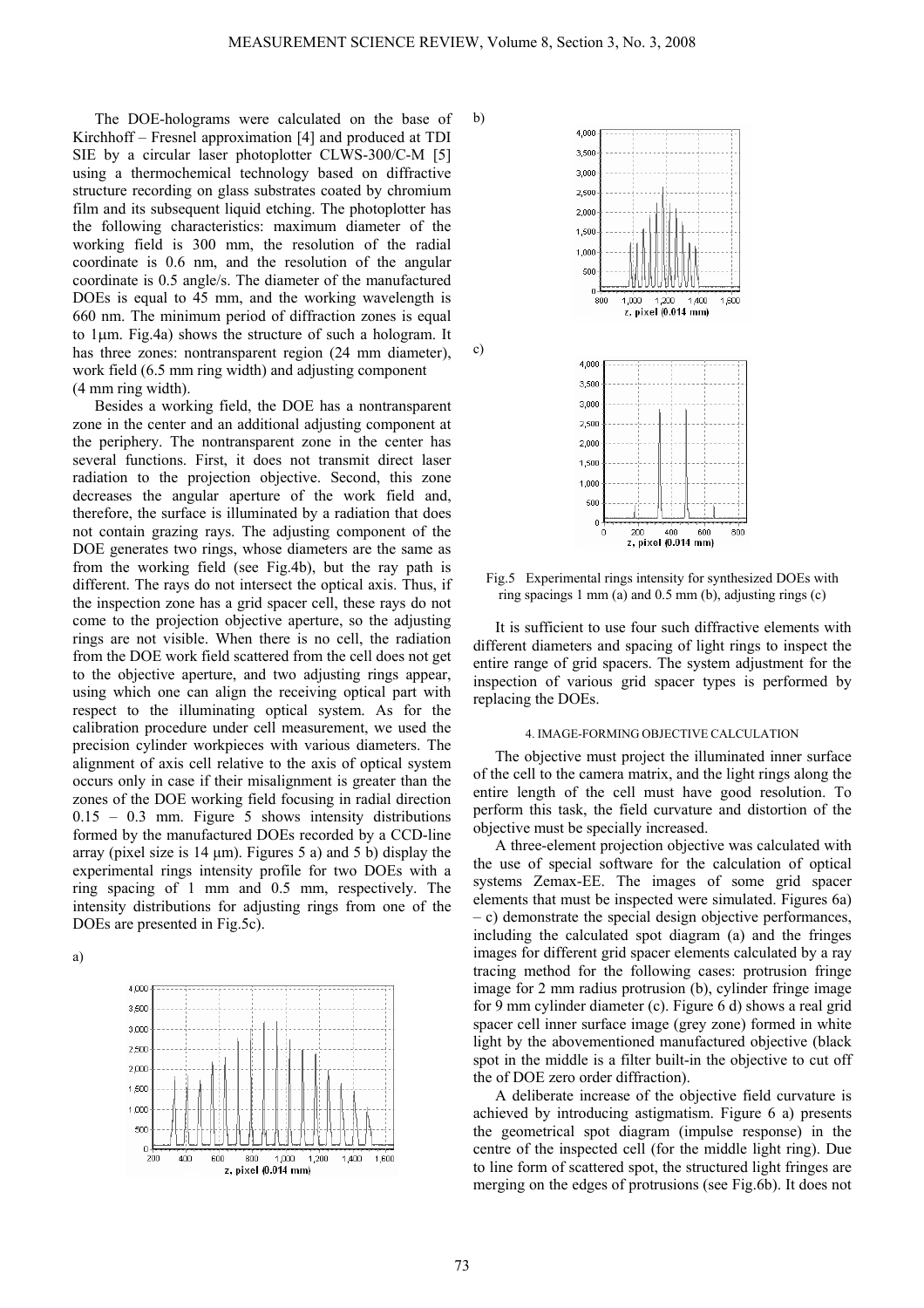occur under the registration of fringes images because for all ring points the surface normal is perpendicular to the scattering spot. The resolution of structural illumination fringes (in the protrusion centre) with a spacing of 0.5 mm is practically a limiting value for this objective. In this case, the spatial resolution along CCD in the tangential direction equals  $20-25$  cycles mm<sup>-1</sup>, in the sagittal one it is 2–8 cycles  $mm^{-1}$ .



Fig.6 Illustrations of special design objective performances: the calculated spot diagram (a); the calculated fringe images under multiple-ring illumination for different grid spacer elements: the cell protrusion with 2 mm radius (b), the cylinder with 9 mm diameter (c); the real cell inner surface image (grey zone) formed by the designed objective (d)

### 5. IMAGE DIGITAL PROCESSING ALGORITHM

An algorithm for the calculation of the fringes location based on radial scanning of the output image from the optical axis was developed. Its essence is the following. First of all, the processed image is segmented in several subimages with visible fringe patterns (corresponding to protrusion areas). Then the image is processed in polar coordinates with a centre at point  $x_0$ ,  $y_0$ . The radial distribution of intensity *I (R)* containing *N* peaks at the scanning direction is analyzed. The main task is to identify the peaks correctly and to find their coordinates. Figure 7 shows typical images of rings on different surfaces. Images were received using a CMOS sensor with  $3456 \times 2304$ pixels (pixel size is  $6.4 \mu m$ ) and a semiconductor laser with an output power of 40 mW.

a)



b)

c)





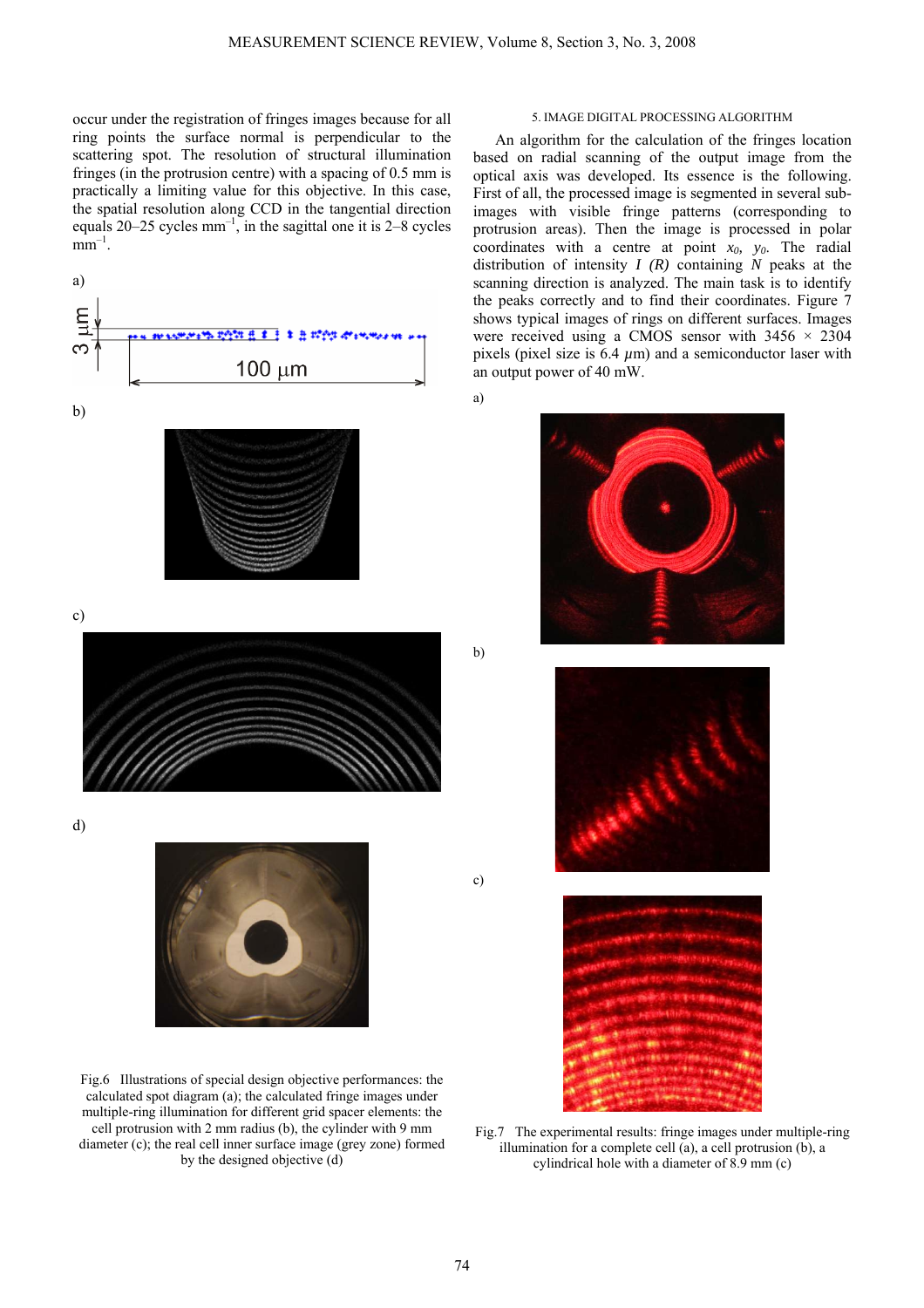a)

b)

One can see from the photos (Figures  $7a - 7c$ ) that the ring images have some peculiarities that complicate the radial intensity distribution *I (R)* processing. The distance between the fringes is increased under the radius growth. The fringes intensity difference at the edge and the centre is considerable. Therefore the following methods are used to process the intensity distribution *I (R)* (see Fig.8). The averaged intensity distribution *I*ave*(R)* (background component) is calculated by means of the moving average method along  $I(R)$ , with a mask width larger than the fringe width. Then the background component is subtracted from the distribution  $(I (R) - I \text{ave}(R))$ . The distribution obtained is scaled with respect to  $R$ , so that the distances between the fringes are about the same, and approximated by a Fourier series. The number of harmonics of the series is chosen depending on the number *N* of fringes. The approximating curve *I*app*(R*m*)* has *N* peaks, which are used later to calculate the exact location of fringes using the mass centre method.

After the radial scanning is completed, the fringe numbers are checked. If fringes at some directions of scanning are determined incorrectly (not all fringes are determined, some fringes are omitted etc.), the fringe numbers are changed. If this is impossible, the points are removed and not considered later.

Before this procedure, the experimental system is calibrated. Using the workpieces, the distance *r* (from optical axis to inspected surface) dependence on image fringe radius  $R$  is determined. In other words, the calibration curve  $rn(R)$ , where *n* is the fringe number, for every ring is calculated.



Fig.8 Processing of radial intensity distribution from protrusion

Let us consider an example of cell protrusion image processing. Under the inspection of grid spacer cells, three zones located at 120º (for hexagonal grid spacers) or four angular zones located at 90º (for square grid spacers) are radially scanned. The scanning zone size for one protrusion is 20°–30°. The scanning angle  $\varphi = 0.1$ ° –0.125°. Each fringe on a protrusion is approximated by a third-order polynomial used to determine the fringe top. The top corresponds to the protrusion surface point that is the nearest to the axis. Figure  $9(a)$  presents an example of image processing. One of the cell protrusions is shown. The fringes on the protrusion are denoted by a set of points through which approximating polynomials are drawn.

Figure 9b) shows the function  $\text{Ri}(\phi)$  for fringes on this protrusion with approximating polynomials. In the experiments, the angular size of fringes on protrusions was  $4^\circ$  –  $8^\circ$  and, hence, about 30–80 points were given to one protrusion. The images of the other grid spacer elements are processed similarly, with slight differences.







Fig.9 Cell images processing: processed protrusion image a), function  $\mathbf{R}_i(\varphi_i)$  for protrusion fringes (b)

### 6. METHOD REALIZATION

A universal system for grid spacer geometrical parameters inspection was produced on the basis of the considered method. The general view of the system's opto-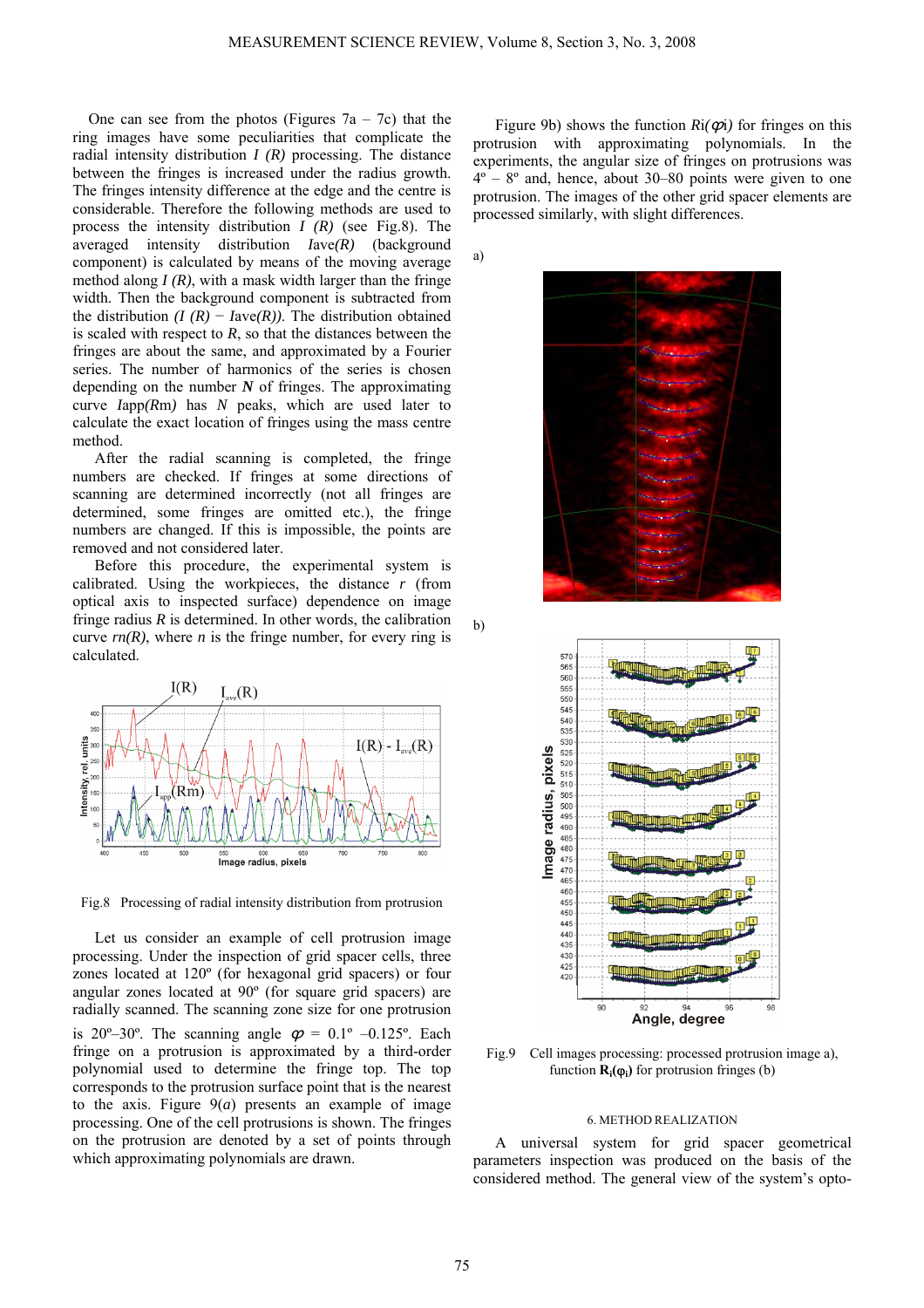mechanical unit is shown in Fig.10. It consists of a massive base with a two-coordinate table and an arch support. The illumination unit and capstan mechanism with DOE set are mounted on the arch. The inspected grid spacer is rigidly fixed in special mounting. The photoreceiver part with projection objective is placed inside the base. Two displacement sensors (on X, Y coordinates) are provided for precision determination of table displacement. The control of the system using the controller as well as data processing are performed by computer, placed on the working table of the operator.



Fig.10 Opto-mechanical unit of measurement system

The developed software can be divided into three module types:

- control of system's hardware component;
- imaging the measurement results;
- image data processing, calculation of inspected objects parameters.

The software of the system's hardware component ensures the interaction with linear displacement sensors, a laser control unit, a CCD camera and a two-coordinate table controller. The database for measurement information storage and graphic interface for measurement results imaging was designed within the framework of software for displaying the spacer grid inspection results.

## 7. EXPERIMENTAL RESULTS

The experimental investigations were carried out on the measuring system for its metrological characteristics testing, using the special grid spacer prototypes. Only some prototypes selected from the serial products were used. In this case each prototype ensured the testing of the system's metrological characteristics within the defined range of parameters inspection for the determined types of grid spacers. The prototypes were measured provisionally with high accuracy (with error no more than 2 µm) on the coordinate-measuring machine (CMM). The grid spacer measurement results are shown in the Table 1. The obtained experimental results are in good agreement with the requirements imposed to the grid spacer measurement accuracy.

# 8. CONCLUSION

A universal method for grid spacers inspection based on using the diffractive optical elements for forming the structured illumination of grid surfaces was developed. This method allows us to perform reliable 3D-inspection of major grid spacer elements such as cells, channel holes, and rim. The system retuning for various types of cells is minimal and is reduces to replacement of diffractive elements.

Based on the developed method, the experimental prototype of a universal system for grid spacers' inspection was created. A software for the inspection system control, adjustment and calibration of the system optical part, as well as the algorithms for the image processing and calculation of the geometrical parameters grid spacer elements were developed. Experimental testing of the system showed the high metrological capabilities of the considered inspection method. The measurement error of inscribed cell circles diameters for hexagonal grid spacer with long protrusion and short protrusion was 3–4 µm. The measurement error of cell position shift for hexagonal grid spacer with long protrusion and short protrusion was 5–12 µm. As for the square grid spacer measurement, the distance error between opposite cell protrusions was 10 µm.

| Type of grid spacer                                                   | Inspected parameters                                                                 | Measurement error, µm |
|-----------------------------------------------------------------------|--------------------------------------------------------------------------------------|-----------------------|
| Hexagonal grid<br>spacer with long<br>protrusion<br>$(15 \text{ mm})$ | Measurement error of inscribed cell circles diameters, <b>ADc</b>                    | $±$ 3                 |
|                                                                       | Measurement error of diameters of inscribed circles in<br>channel holes, ADch        | $\pm$ 19              |
|                                                                       | Measurement error of cell position shift, AL                                         | $\pm$ 12              |
| Hexagonal grid<br>spacer with short<br>protrusion<br>$(5 \text{ mm})$ | Measurement error of inscribed cell circles diameters, <b>ADc</b>                    | $\pm 4$               |
|                                                                       | Measurement error of diameters of inscribed circles in<br>channel holes, <b>ADch</b> | $\pm$ 8               |
|                                                                       | Measurement error of cell position shift, $\Delta L$                                 | ± 5                   |
| Square grid spacer                                                    | Measurement distance error between opposite cell<br>protrusions, $\Delta$ Dc         | $\pm 10$              |

Table 1